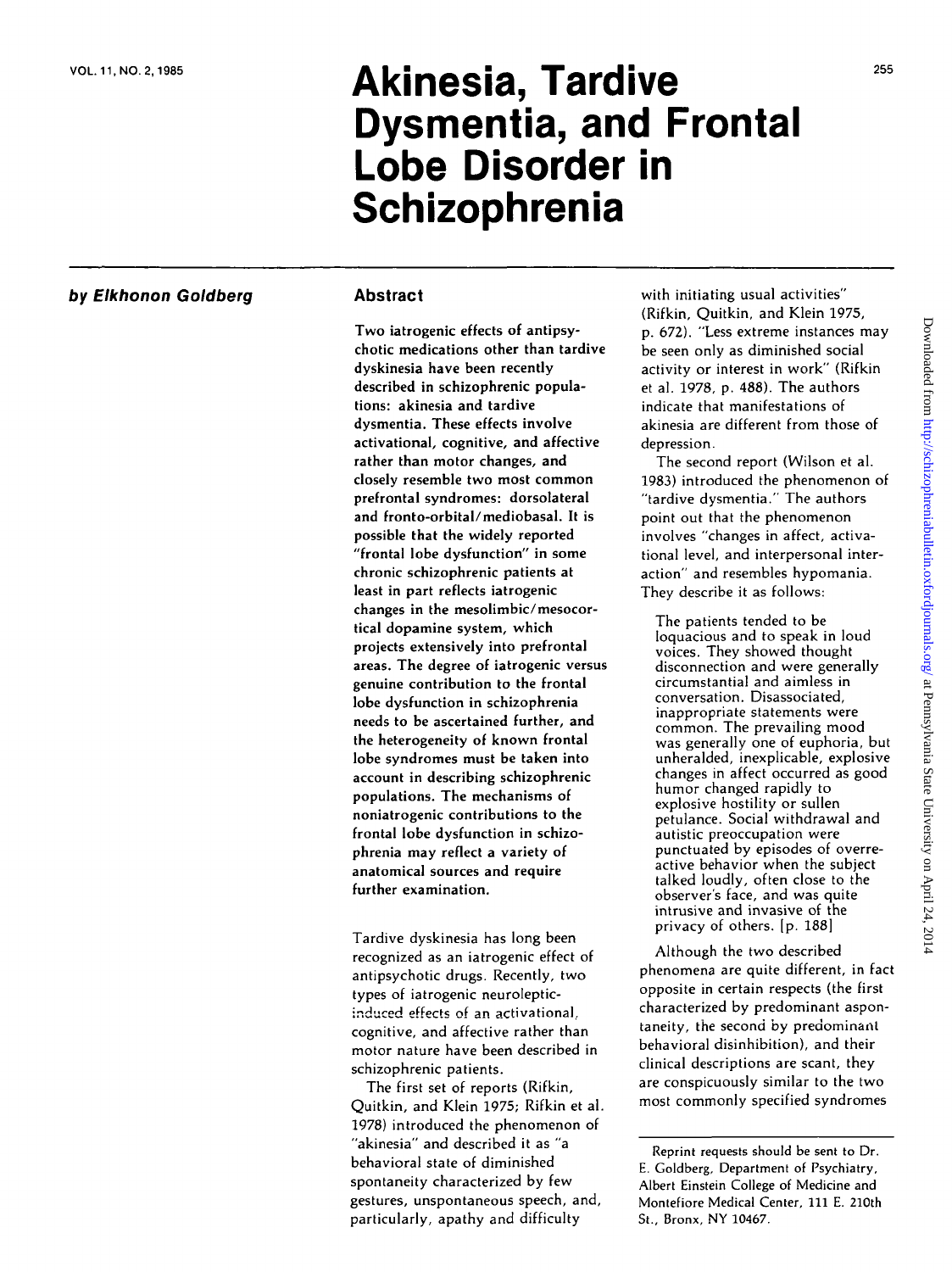that follow focal damage to the prefrontal areas of the brain and are frequently observed in neurological and neurosurgical clinics.

The clinical and neuroanatomical heterogeneity of "frontal" syndromes has been pointed out by numerous authors (Kleist 1934; Blumer and Benson 1975; Hecaen and Albert 1978; Damasio 1979; Luria 1980). Hecaen and Albert (1978) provide these descriptions of the two main ones:

Lack of initiative or spontaneity is a characteristic feature of frontal lobe pathology. This is linked to a general diminution of motor activity. The patient no longer voluntarily carries out the necessary daily activities of life, such as getting out of bed in the morning, washing or dressing himself, feeding himself, or even urinating or defecating in the toilet. . . . The actual ability to do the various activities of daily living is not impaired — the patient is not paralyzed, apraxic, or confused. When he is vigorously urged to do something, he can do it. What is impaired is the ability to initiate spontaneously a desired or an automatic motor task.

This rupture between the patient and the external world, this diminution of activity in manipulating real objects, and this reduction of interpersonal exchange are what appear to be a loss of interest on the part of the patient. Whether there is a true loss of interest or an apparent loss of interest due to an impairment of spontaneous initiation of activity, the effect on the examination remains the same. [p. 368]

#### 

Frequently one sees an apparent heightening of affective tone, with euphoria and lack of concern for the present or the future. This behavioral change does not, however, necessarily reflect a true alteration of mood. Such patients, in the midst of apparent euphoria, often state that they are not at all happy. A puerile or silly attitude may be maintained, often with an

inappropriate use of pretentious language. Erotic behavior, sexual exhibitionism, or lewd remarks are not rare. Euphoric excitation may take on an atypical hypomanic aspect, "moria": the patient overexcited, manifesting erotic behavior, bothers the examiner with inappropriate jokes and caustic or facetious remarks *(Witzelsucht).*

The diverse aspects of excitation and euphoria are rarely permanent. In general, they appear episodically, superimposed on an underlying background of abulia and apathy. The euphoric periods may alternate with periods of apparent depression. True depression, however, is rarely seen; rather, a picture of asthenia and akinesia imitates a true depression. A disorder of activity, rather than of affectivity, is the hallmark.

Loss of impulse control, manifested by outbursts of irritability, is common. These outbursts may be the first behavioral change noted; often they reach such a degree of violence that they force a family to institutionalize the patient, [pp. 367-368]

Various authors (Kleist 1934; Blumer and Benson 1975; Damasio 1979; Luria 1980) attempted to specify critical lesion loci within the frontal lobes differentially responsible for the two aforedescribed syndromes.

According to these authors, the first one, consisting of affective flatness and reduced motor and cognitive activity, follows lesions of the dorsolateral prefrontal convexity; the second one, associated with behavioral disinhibition, loosened social controls and judgment, and wide oscillations of affect with predominant euphoria, follows lesions of the fronto-orbital/mediobasal surfaces.

Blumer and Benson (1975) suggest:

The two types of personality changes occurring after frontal

lobe lesions may be described as: (1) toward apathy and indifference ("pseudodepressed"), and (2) toward puerility and euphoria ("pseudopsychopathic"). . . . Patients who suffer the "pseudodepressed" type of frontal lobe personality alteration appear to have lost all initiative. They respond in an automaton-like fashion . . . slowness, indifference and apathy . . . characterize the personality alteration produced by prefrontal convexity lesions, the condition we term "pseudodepressed."

. . . The "pseudopsychopathic" type of frontal lobe personality is best characterized by the lack of adult tact and restraints. Such patients may be coarse, irritable, facetious, hyperkinetic or promiscuous; they often lack social graces and may, on impulse, commit antisocial acts. Paranoid or grandiose thinking may be present. While they may flare with anger, they do not bear a grudge. Outwardly, at least, their behavior resembles that of the sociopathic personality . . . the "pseudopsychopathic" personality traits apparently follow injury to the orbital frontal lobe or pathways traversing this region, [pp. 157-158]

Blumer and Benson (1975) attribute the early descriptions of the two syndromes to Kleist (1934):

[Kleist] confirmed Welt's thesis of the significance of lesions to the orbital brain, and related changes toward immoral, unfaithful, deceitful, thievish, and defiant behavior to orbital lesions. Kleist also noted puerile and facetious behavior in patients with orbital lesions. Euphoria was observed as a frequent early mental change in patients with frontal-orbital injuries; the euphoria was usually transient and at times changed to a dysphoric mood. Kleist presumed that the unity of personality and man's self-determination were related to the orbital brain and its connections. In contrast, lesions of the upper portions of the frontal lobes (convexity) were associated with lack of psychic and motor initiative. Lack of thought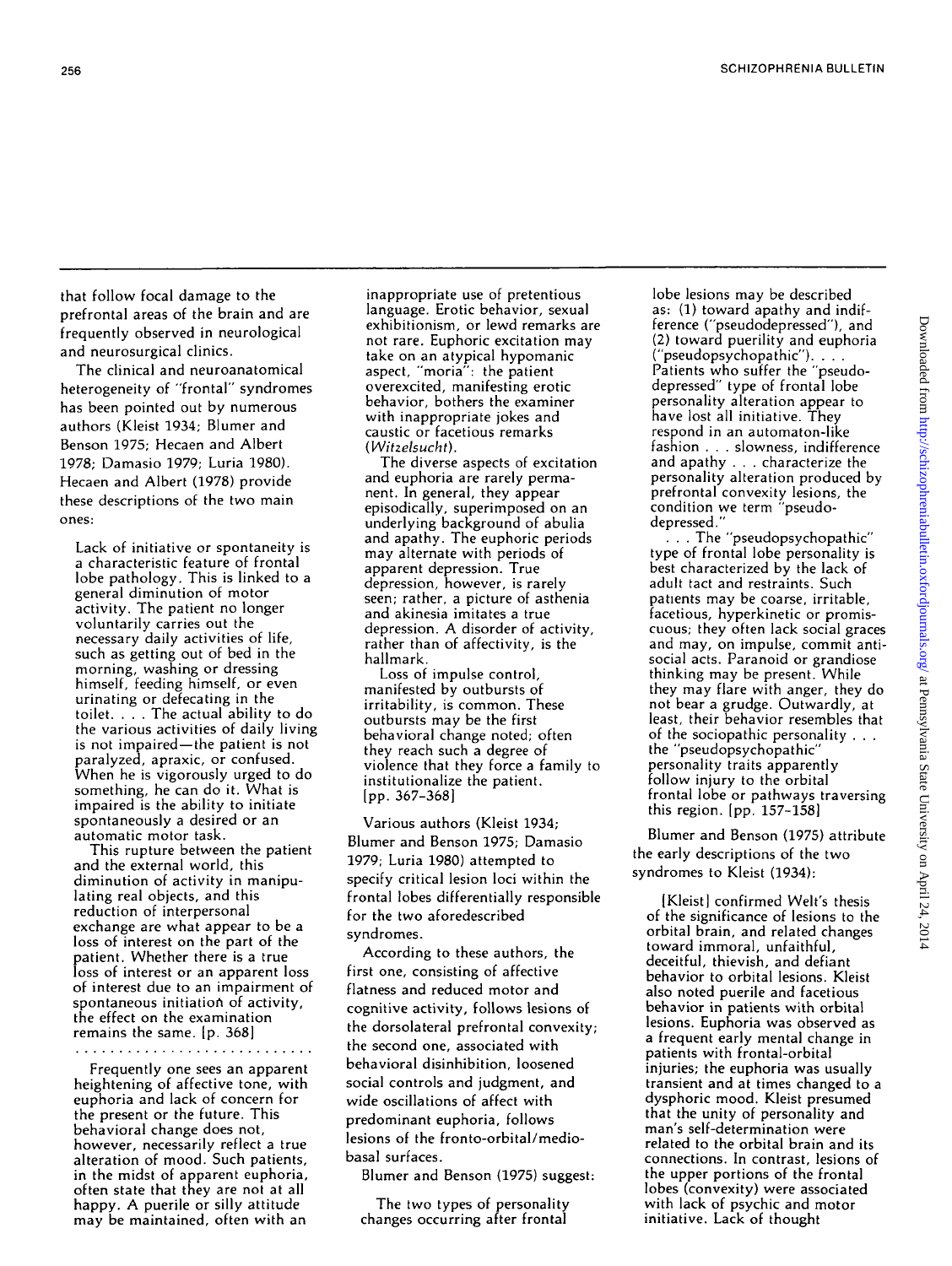formation (impoverished and stereotyped modes of thinking) characterized these patients, [p. 153]

Thus, there is a high degree of consensus in the neurological and neuropsychological literature regarding the existence, clinical features, and underlying neuroanatomy of two major frontal syndromes. The first (dorsolateral convexital) bears a remarkable clinical similarity to the iatrogenic akinesia described by Rifkin and his associates (Rifkin, Quitkin, and Klein 1975; Rifkin et al. 1978), and the second one (orbitofrontal) is as remarkably similar in its clinical features to the tardive dysmentia described by Wilson et al. (1983).

This similarity between known neurological syndromes and the iatrogenic effects of antipsychotic medications can be approached in light of the pathway distribution of the mesolimbic/mesocortical dopamine system.

Whereas the nigrostriatal dopamine system projects predominantly into the basal ganglia, the mesolimbic/mesocortical dopamine system projects substantially into the basal forebrain and the prefrontal cortex. Both orbitofrontal/mesiofrontal and dorsolateral cortices receive dopamine projections, the former being more abundant (Bannon and Roth 1983; Brown, Crane, and Goldman 1979). In these prefrontal regions higher concentrations of dopamine are found than in any other cortical area, both in absolute terms and relative to other transmitter systems (Lindvall et al. 1974; MacBrown and Goldman 1977; Brown, Crane, and Goldman 1979).

Furthermore, it has been demonstrated that destruction of the ventral tegmental area, which is the point of origin of the mesolimbic/mesocortical dopamine system, can

effectively "simulate" a syndrome typically associated with a structural lesion in prefrontal areas, both in animals (Tassin et al. 1978; Simon, Scatten, and LeMoal 1980; Oades 1982) and in humans (Goldberg et al. 1982). Behavioral effects of interference with the mesolimbic/ mesocortical dopamine projections, in other words, closely resemble the effects of lesions in the target areas of these projections. Brozoski et al. (1979) demonstrated that the behavioral effects of dopamine depletion in a circumscribed area of dorsolateral prefrontal convexity were quite similar to those of surgical ablation of the same area in rhesus monkeys.

It would therefore be almost predictable on *a priori* grounds that if neuroleptic-induced effects can occur in the mesolimbic/mesocortical system, these effects would have essential features of a "frontal syndrome.'

The possibility that iatrogenic effects of neuroleptics can develop outside of the traditionally considered nigrostriatal system, notably in the mesolimbic/mesocortical system, has been raised by several investigators (Wilson et al. 1983). White and Wang (1983) demonstrated that prolonged treatment with antipsychotic drugs decreases the number of spontaneously active neurons both in substantia nigra *and* in the ventral tegmental area. The latter, of course, is the point of origin of the mesolimbic/mesocortical dopamine system with abundant projections into the prefrontal cortex and the basal forebrain (Simon et al. 1976; Cooper, Bloom, and Roth 1978; Simon et al. 1979). White and Wang (1983) further demonstrated that the decline of spontaneous activity of mesolimbic/mesocortical A10 DA neurons occurs faster and to a

greater extent than that of nigrostriatal A9 DA neurons, and identified a class of "atypical" neuroleptics that selectively affect the A10 dopamine neurons but not A9 dopamine neurons. In an extensive review, Joyce (1983) also argues that the atypical antipsychotics have both a greater affinity to and activity in the mesolimbic/mesocortical system than in the nigrostriatal system. Thus, at least theoretically, cases may exist in which iatrogenic "mesolimbic/mesocortical" effects of antipsychotic drugs are more pronounced than or totally unaccompanied by "nigrostriatal" effects. Indeed, whereas Wilson et al. (1983) observed a positive relationship between the severity of tardive dyskinesia and the features of tardive dysmentia, in some of the patients described by Rifkin and his associates (Rifkin, Quitkin, and Klein 1975; Rifkin et al. 1978) "akinesia" developed without tardive dyskinesia.

The observations by Rifkin et al. (1978) and Wilson et al. (1983) are clearly preliminary and the reported phenomena require further study. Whereas the existence of akinesia has been demonstrated in several doubleblind studies, the empirical basis for accepting the existence of tardive dysmentia is less compelling, since the original study reporting it was conducted under open, nonblind conditions. Even if one assumes the existence of these syndromes, it is not clear whether they can be accounted for solely by exposure to neuroleptics or, as Mukherjee (1984) proposed with respect to tardive dysmentia, exposure to neuroleptics has to be combined with certain preexisting cerebral dysfunctions. Furthermore, available clinical descriptions of akinesia and tardive dysmentia are too scant to enable their definitive comparison with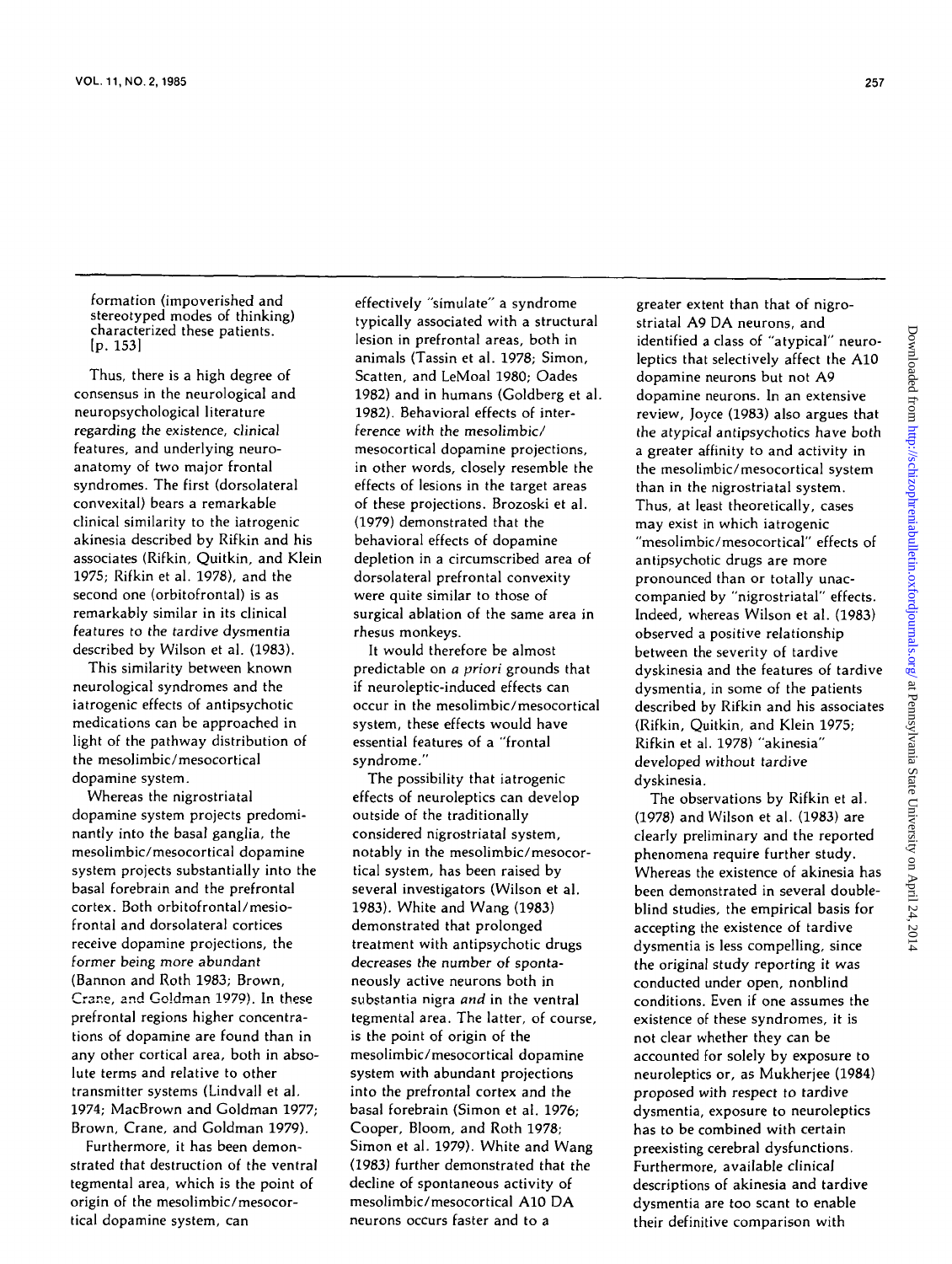known neurological syndromes. However, should their existence be confirmed, and in particular should their similarity to the known frontal syndromes be born out, these phenomena will be extremely important for two reasons.

The first reason is clinical. To the extent that there are iatrogenic effects of antipsychotic drugs other than extrapyramidal in nature, they have to be recognized and taken into account. Because the effects observed by Rifkin et al. and Wilson et al. involve higher order activational, cognitive, and affective changes rather than motor changes, their identification may be more difficult and more confounded by the features of the original disease than is the identification of tardive dyskinesia.

The second reason is more theoretical in nature and is related to our understanding of the schizophrenic disorder. Recently, numerous attempts have been made to describe schizophrenic populations both in terms of brain region-specific deficits and the neuroanatomy of involvement (Seidman 1983). Among various formulations that emerged from these attempts, the claims of the "frontal involvement" in schizophrenia are probably most prominent. Findings that led to these claims are based on various techniques: (1) neuropsychological studies that reveal pronounced cognitive deficit consistent with frontal damage (Flor-Henry 1976; Flor-Henry and Yeudall 1979; Kolb and Whishaw 1983); (2) metabolic studies using positron emission tomography (PET) (Farkas et al. 1980; Buchsbaum et al. 1982); (3) blood flow studies (Ingvar 1976; Mathew et al. 1981); and (4) electrophysiological studies (Heath 1977; Stevens 1977; Morihisa, Duffy, and Wyatt 1983) which reveal frontal dysfunction.

The remarkable similarity between

the neuroleptic-induced effects described by Rifkin et al. and Wilson et al., on the one hand, and the wellknown frontal syndromes,.on the other hand, directly raises the question as to the origins of such "frontal features" in schizophrenic populations. Although in the study by Rifkin, Quitkin, and Klein (1975), signs of akinesia were shortlived and disappeared rapidly following the changes of of medicational schedule, this in itself is no guarantee that other more subtle iatrogenic effects (other than tardive dyskinesia) are as easily reversible. In most if not all studies, samples in which frontal pathology was revealed consisted of chronic, institutionalized patients with long histories of treatment with antipsychotic medications. In these populations it is extremely difficult to distinguish between features of the underlying disease and persistent iatrogenic features, providing that such exist; and even taking the patients off medications for a limited period of time before the study may not be enough to disentangle the two factors. Just as a persistent nigrostriatal iatrogenic syndrome in the form of tardive dyskinesia is possible (Jeste et al. 1979; Smith and Baldessarini 1980; Jeste and Wyatt 1982; Kane and Smith 1982), so is a persistent mesolimbic/mesocortical iatrogenic syndrome which will predictably include frontal signs.

Among possible manifestations of frontal pathology in schizophrenia, those related to function can be accounted for either by genuine or by iatrogenic mechanisms. On the other hand, macroscopic structural changes in the frontal lobes could be less readily accounted for by iatrogenic mechanisms. It is of interest in this respect that whereas various assessments of function (neuropsychological, cognitive, electrophysiological, PET scan, blood flow)

frequently reveal patterns of selective "hypofrontality" in schizophrenic patients, assessments of structure, e.g., pneumoencephalography, computed tomography (CT), by and large do not. Although many studies revealed diffuse changes (Johnstone et al. 1978; Weinberger et al. 1979a, 1979b), these changes were not characterized by frontal preponderance. Among numerous CT studies of schizophrenic patients, only one revealed selective prefrontal hypodensity to the best of my knowledge (Golden et al. 1981).

Several post-mortem studies revealed microscopic changes in prefrontal cortex of schizophrenics (Tatetsu 1964; Miyakawa et al. 1972). These changes, however, are no more extensive than those in various other structures, which include hippocampi, nucleus accumbens, vast areas of diencephalon and brainstem, cerebellar vermis, and nonspecific cortical changes (Weinberger, Wagner, and Wyatt 1983).

One has to conclude that existing neuropathological studies do not provide sufficient basis for identifying prefrontal areas as the outstanding locus of deficit in schizophrenic patients.

Wilson et al. (1983) discuss the issue of the changing phenomenology of the schizophrenic disorder over the past several decades and the possible role of the advent and use of antipsychotic drugs in this change. Unfortunately, most neuropsychological, cognitive, and regional neuroanatomical studies of schizophrenia are relatively recent. We therefore cannot reliably judge whether the "frontal" signs in schizophrenia of the kind reported in these studies predated the advent of neuroleptics or whether they emerged together with the latter. Early descriptions of avolition and apathy in schizophrenic patients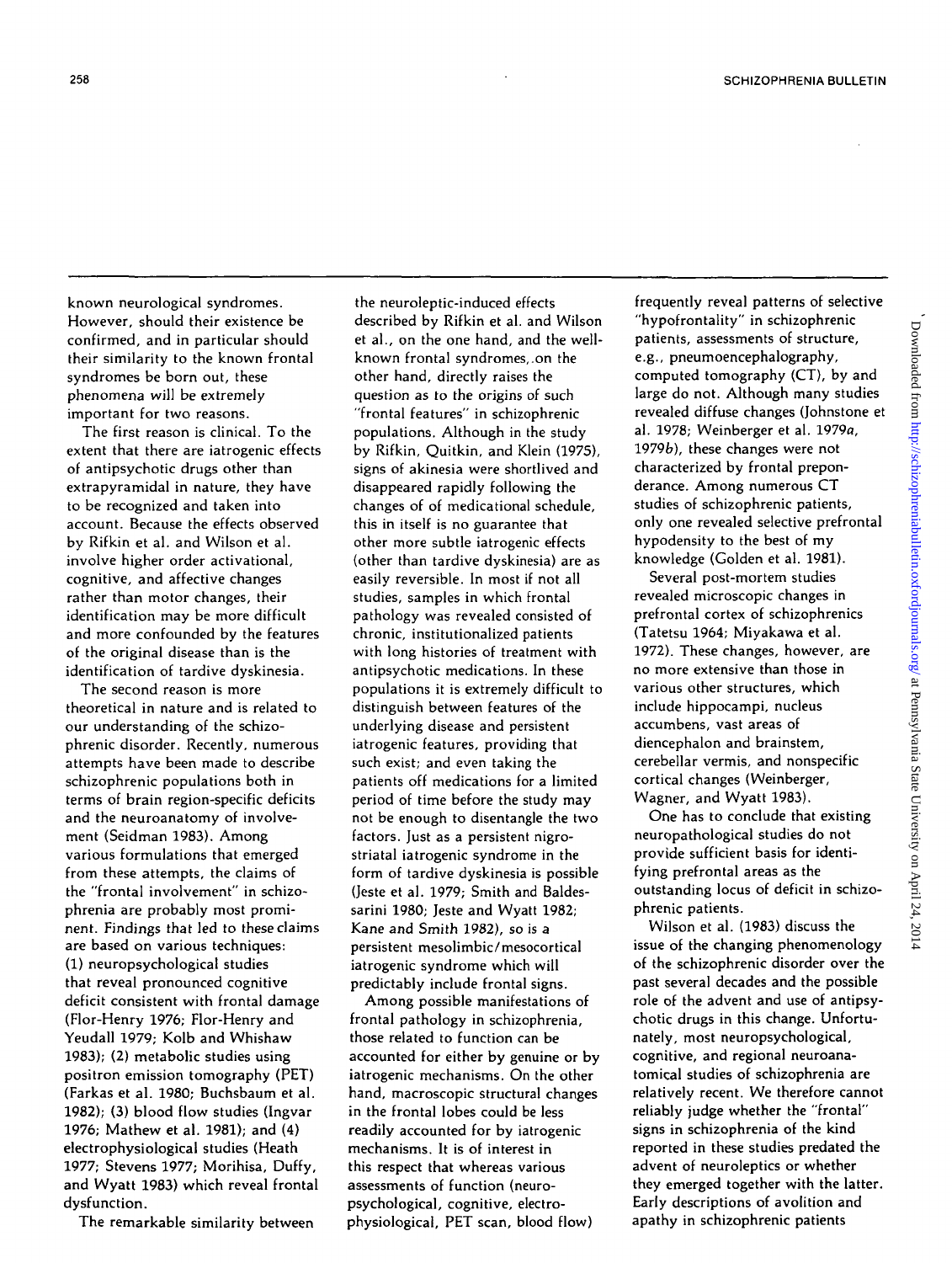(Kraepelin 1919; Bleuler 1950), in fact, resemble certain features of the dorsolateral frontal syndrome. Several colleagues with longer careers than mine in the field pointed out that, in retrospect, they are quite certain that they had observed frontal phenomenology in schizophrenic patients before the advent of neuroleptics. It is likely that the mechanisms of frontal phenomenology in schizophrenic patients are complex and may include both genuine and iatrogenic components.

Two types of possible genuine mechanisms of frontal dysfunction in schizophrenia can be hypothesized: those which entail an actual lesion in prefrontal areas (macroscopic structural, microscopic, or biochemical), and those, paradoxically, which do not.

The extent to which abnormalities of the dopamine system may play a significant role in schizophrenia (Horn and Snyder 1971; Stevens 1973; Snyder 1976) would in itself imply an intimate frontal involvement due to the distribution of the mesolimbic/mesocortical dopamine projections. This is an example of the first type of mechanism, and the search for other such mechanisms of direct frontal lesions in schizophrenia will undoubtedly continue.

The second type of mechanisms, while genuine in the sense of not being iatrogenic, may act more indirectly. This is due to the unique position of prefrontal cortex at the top of neurocognitive hierarchy (Teuber 1964; Nauta 1971; Luria 1980). More than any other brain structure, prefrontal cortex serves the • role of interrelating various morphologically and functionally diverse systems which include posterior cortices, the limbic lobe, striatum, amygdala, hypothalamus, dorsomedial thalamus, and mesencephalic

reticular nuclei, thus serving as a unique point of convergence of various influences within the brain (Nauta 1971; Carpenter 1976). Because of this complexity, Nauta (1971) suggested that inferring function from anatomy is more difficult with respect to the frontal lobe than other systems. It may be equally difficult to infer the anatomy of a deficit from its functional manifestations (metabolic, electrophysiological, or cognitive) when the frontal lobe is involved.

Frontal lobes are associated with the highest, phylogenetically and ontogenetically youngest levels of cognitive control (Luria 1980). On the other hand, a diffuse central nervous system (CNS) disease is likely to affect such levels first and foremost. It is possible, therefore, that a rather global cognitive dysfunction implicit in schizophrenia is likely to mimic a frontal lobe dysfunction more readily than any other area-specific kind of cognitive dysfunction. It may not be necessary, in other words, to postulate a selective frontal lobe disease to account for a behavioral pattern consistent with a frontal lobe dysfunction. Alternatively, given the uniquely rich system of projections connecting the frontal lobes with a wide range of diverse brain systems, the frontal lobes, more than any other system, are likely to be the point of summation of dysfunctions generated by many morphologically or chemically diverse systems due to a multifocal or diffuse CNS disease, or to reflect anatomically specific but remote CNS events or disturbances. The latter possibility is illustrated by the previously mentioned observations that lesions of the ventral mesencephalic tegmentum can simulate prefrontal damage (Simon, Scatten, and LeMoal 1980; Goldberg et al. 1982; Oades 1982).

This implies that frontal lobe disease can be "simulated" by a broad range of conditions at least in some respects. The above concerns apply to most brain structures, but particularly to prefrontal cortex.

According to Nauta (1971), a unique feature of the frontal cortex is in its "reciprocal relationship with .. . (1) parietal and temporal regions of cerebral cortex involved in the processing of visual, auditory and somatic sensory information, and (2) the telencephalic limbic system and its subcortical correspondents ... " (p. 181). This makes the frontal cortex a "mediator of information exchange between the cerebral cortex and the limbic system" (p. 184) by virtue of its being "one and perhaps the only realm of neocortex where neural pathways representing the internal milieu converge with conduction systems representing the external environment as reported by *all* exteroceptive modalities" (pp. 182-183). Prefrontal cortex appears, therefore, to be central to that which can be termed "coordination between sensory/perceptual and homeostatic/ motivational domains." The deficit of such interface being the central feature of schizophrenia is precisely what emerges as the common denominator across numerous formulations, both early and recent, attempting to capture the core of schizophrenic disorder. One would therefore expect that manifestations of schizophrenia will resemble those of frontal lobe damage in certain important respects. It may be most parsimonious to conclude that this is so precisely because frontal damage is present and plays a role in the mechanisms of schizophrenic disorder. Yet a parsimonious explanation is not always the correct one, and there may be more than one cause or chain of events leading to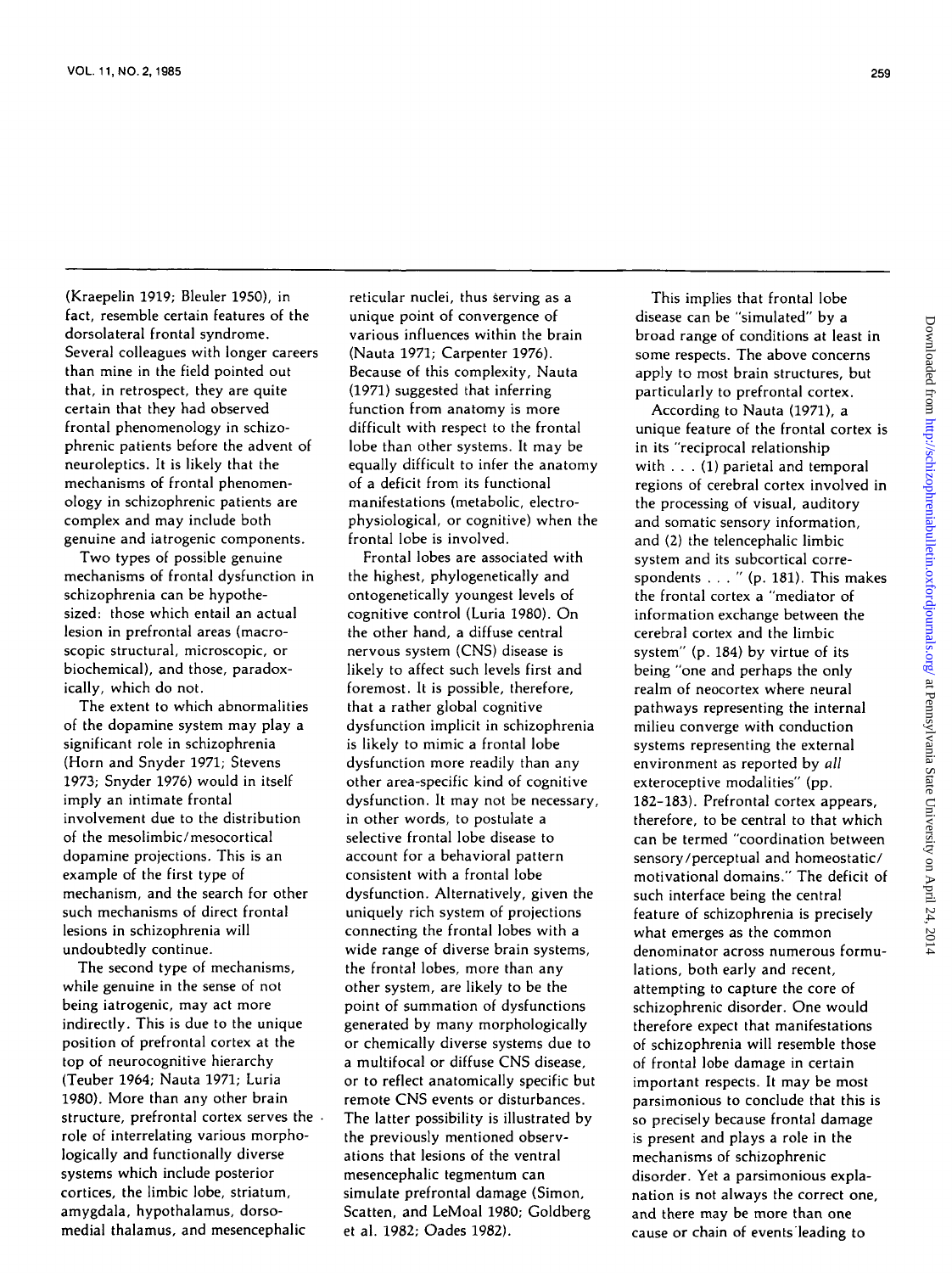destabilization of "sensory and perceptual vs. homeostatic and motivational" alignment.

This implies that schizophrenia is particularly suited to present itself as a frontal lobe disease, regardless of its actual mechanisms. Frontal lobe damage may in fact be central to schizophrenic disorder, but it does not *have to be* in order for the similarity between the two conditions to exist.

The interpretation of the findings of frontal dysfunction in schizophrenia is complicated by the fact that such findings are usually reported in global terms, without much regard for the heterogeneity of the frontal syndromes. As was pointed out before, the effects of dorsolateral and fronto-orbital/ mediobasal prefrontal damage are quite different and in certain respects even opposite, in spite of the morphological proximity of the two areas. The mechanisms of these locus-dependent differences are not well understood at this time. Nevertheless, the descriptions of frontal dysfunction in schizophrenia will certainly benefit from being more specific in view of this heterogeneity. This may contribute to further subtyping of schizophrenia, providing that the descriptions reflect genuine rather than iatrogenic phenomena.

That the two frontal-like iatrogenic effects of neuroleptics described, respectively, by Rifkin et al. and Wilson et al. each resemble one of the two prefrontal syndromes is intriguing. The differences between the two aspects of the frontal lobes have been reasonably well studied in terms of their cytoarchitectonic characteristics, afferent and efferent projections, and behavioral pathology. These studies clearly indicate that the functional roles of the dorsolateral and fronto-

orbital/mediobasal aspects of the frontal lobes in the overall cerebral organization are quite different. In fact, it has been proposed that these two areas play reciprocal roles in the cortico-limbic-reticular mechanisms of arousal: activating and facilitatory, mediated by the dorsolateral frontal/amygdaloid/lateral hypothalamic/reticular system; and inhibitory, mediated by the frontoorbital/mediobasal/amygdaloid/medial hypothalamic/reticular system (Pribram and McGuinness 1975).

Considerably less is known about possible differences in the reliance of the two frontal regions on various biochemical (neurotransmitter and neuropeptide) systems. Two recent findings may be of particular relevance to these issues. The first finding is related to the reciprocity between the cortical (mesocortical) and subcortical (mesolimbic and nigrostriatal) dopamine systems, such that interference with the former enhances the latter (Pycock, Kerwin, and Carter 1980; Bannon and Roth 1983). The second finding is that of the absence of terminal autoreceptors in mesocortical (but not mesolimbic or nigrostriatal) dopamine neurons, which leads to different patterns of response in the corresponding systems following acute and chronic treatment with neuroleptics (Bannon et al. 1982; Bannon and Roth 1983). It is possible that the aforementioned dopamine systems (mesocortical, mesolimbic, and nigrostriatal) have different degrees of contribution to the functions associated with various preferent associated with value prefiond areas, it is not fill. ceivable, for instance, that the mesocortical dopamine system is relatively more intimately involved in functions associated with the dorsolateral areas whereas the mesolimbic dopamine system is more involved in those associated with the<br>orbitofrontal areas. If this is so, then

by having differential impacts on the dopamine autoreceptors, different medicational histories may have different effects on the balance between the cognitive controls associated with the two prefrontal areas. Careful examination of clinical and medicational histories leading, alternatively, to akinesia or tardive dysmentia may, in addition to helping understand the mechanisms and typology of frontal manifestations in schizophrenic populations, shed further light on the biochemical basis of difference between main frontal syndromes as they are seen following focal brain lesions, and on the biochemical basis of the complementary roles of the two aspects of prefrontal areas in normal organization.

The observations by Rifkin et al. and Wilson et al. certainly offer an additional challenge to our understanding of the widely reported frontal deficits in schizophrenia. It is not the purpose of this comment to imply that these deficits are solely iatrogenic in nature and have nothing to do with the underlying schizophrenic disorder itself. There is no basis for such an absolute conclusion, nor do I believe that this is the case. There is sufficient basis, however, for proposing that iatrogenic effects of neuroleptics may contribute to the frontal symptom picture in chronic schizophrenic patients and that the extent and nature of this contribution is not known at this time. Nor is it implied that possible genuine frontal deficits are necessarily caused by mechanisms in which actual frontal lobe damage plays no part. That would indeed be a twisted statement to make, and equally without foundation. There is sufficient basis, however, for proposing that anatomical interproposing that anatomical little pretation or frontal dysfunction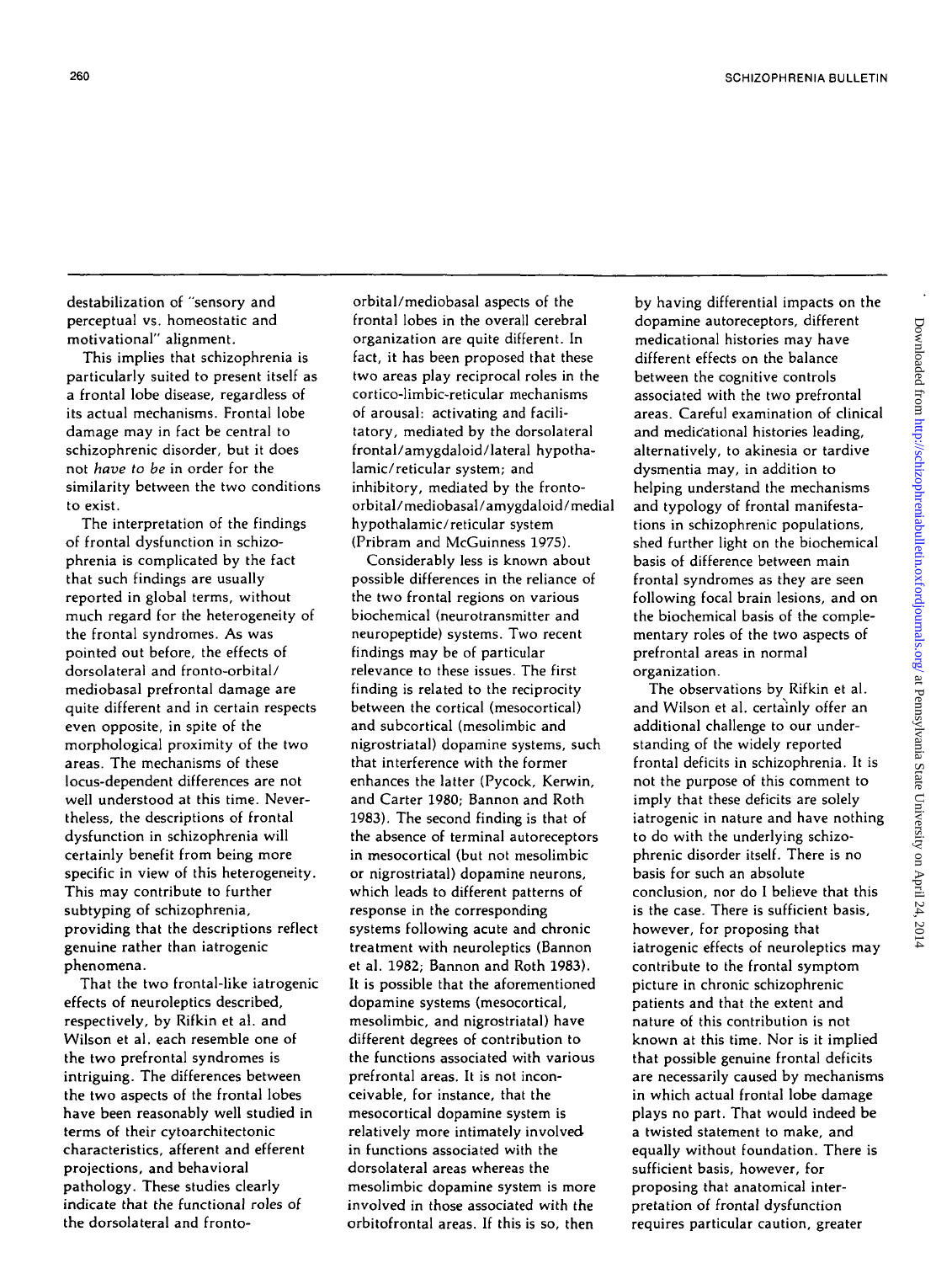than that of most other dysfunctions which are presumed to have focal significance.

Intriguing as the claims of frontal lobe dysfunction being a major component of the schizophrenic disorder are, the evaluation of their validity and meaning will have to be critically dependent on further studies of frontal iatrogenic effects of neuroleptics. When this is done and genuine, noniatrogenic manifestations are identified beyond reasonable doubt, we will still be left perplexed, since not every frontal dysfunction is necessarily caused by a frontal lesion, structural or chemical; but then again, it may be. It is hoped that in the process we will find ourselves a step closer both to the understanding of schizophrenic disorder and to the unraveling of what Teuber (1964) termed "the riddle of the frontal lobe."

#### **References**

Bannon, M.J.; Reinhard, J.F.; Bunney, E.B.; and Roth, R.H. Unique response to antipsychotic drugs is due to absence of terminal autoreceptors in mesocortical dopamine neurones. *Nature,* 296:444-446, 1982.

Bannon, M.J., and Roth, R.H. Pharmacology of mesocortical dopamine neurons. *Pharmacological Review,* 35:53-68. 1983.

Bleuler, E. *Dementia Praecox or the Group of Schizophrenias.* New York: International Universities Press, 1950.

Blumer, D., and Benson, D.F. Personality changes with frontal and temporal lobe lesions. In: Benson, D.F., and Blumer, D., eds. *Psychiatric Aspects of Neurologic Disease.* New York: Grune & Stratton, 1975. pp. 151-170.

Brown, R.M.; Crane, A.M.; and Goldman, P.S. Regional distribution of monoamines in the cerebral cortex and subcortical structures of the rhesus monkey: Concentrations and *in vivo* synthesis rates. *Brain Research,* 168:133-150, 1979.

Brozoski, T.J.; Brown, R.M.; Rosvold, H.E.; Waters, R.N.; Cappelletti, *}.;* and Goldman, P.S. Cognitive deficit caused by regional depletion of dopamine in prefrontal cortex of rhesus monkey. *Science,* 205:929-932, 1979.

Buchsbaum, M.S.; Ingvar, D.S.; Kessler, R.; Waters, R.N.; Cappelletti, *].;* van Kamron, D.P.; King, A.C.; Johnson, J.L.; Manning, R.G.; Flynn, R.W.; Mann, L.S.; Bunney, W.E., Jr.; and Sokoloff, L. Cerebral glucography with emission tomography: Use in normal subjects and in patients with schizophrenia. *Archives of General Psychiatry,* 39:251-259, 1982.

Carpenter, M.B. *Human Neuroanatomy.* Baltimore: The Williams & Wilkins Company, 1976.

Cooper, J.R.; Bloom, F.E.; and Roth, R.H. *The Biochemical Basis of Neuropharmacology.* New York: Oxford University Press, 1979.

Damasio, A. The frontal lobes. In: Heilman, K.M., and Valenstein, E., eds. *Clinical Neuropsychology.* New York: Oxford University Press, 1979. pp. 360-412.

Farkas, T.; Reivich, M.; Alowi, A.; Greenberg, J.H.; Fowler, J.S.; MacGregor, R.R.; Christman, P.R.; and Wolf, A.P. The application of  $[18_F]_2$  deoxy-2-fluoro-D-glucose and positron emission tomography in the study of psychiatric conditions. In: Passonneau, J.V.; Hawkins, R.A.; Lust, W.E.; and Welsh, F.A., eds. *Cerebral Metabolism and Neural Functions.* Baltimore: The Williams

& Wilkins Company, 1980. pp. 403-408.

Flor-Henry, P. Lateral temporallimbic dysfunction and psychopathology. *Annals of the New York Academy of Sciences,* 280:777-795, 1976.

Flor-Henry, P., and Yeudall, L.T. Neuropsychological investigation of schizophrenic and manic-depressive psychosis. In: Gruzelier, *].,* and Flor-Henry, P., eds. *Hemisphere Asymmetries of Function in Psychopathology.* New York: Elsvier North-Holland, 1979. pp. 341-362.

Goldberg, E.; Mattis, S.; Hughes, J.E.O.; and Antin, P. "Frontal Syndrome Without a Frontal Lesion: A Case Study." Presented at the Fifth European Meeting of the International Neuropsychological Society, Deauville, France, 1982.

Golden, C.J.; Graber, B.; Coffman, *}.;* Berg, R.A.; Newlin, D.B.; and Bloch, S. Structural brain deficits in schizophrenia: Identification by computed tomographic scan density measurement. *Archives of General Psychiatry,* 38:1014-1017, 1981.

Heath, R.G. Subcortical brain function correlates of psychopathology and epilepsy. In: Shagass, C; Gershon, S.; and Friedhoff, A.J., eds. *Psychopathology and Brain Dysfunction.* New York: Raven Press, 1977. pp. 51-67.

Hecaen, H., and Albert, M.L. *Human Neuropsychology.* New York: John Wiley & Sons, 1978.

Horn, A.S., and Snyder, S.H. Chlorpromazine and dopamine: Conformational similarities that correlate with the antischizophrenic activity of phenothiazine drugs. *Proceedings of the National Academy of Sciences of the USA,* 68:2325-2328, 1971.

Ingvar, D.H. Functional landscape of the dominant hemisphere. *Brain*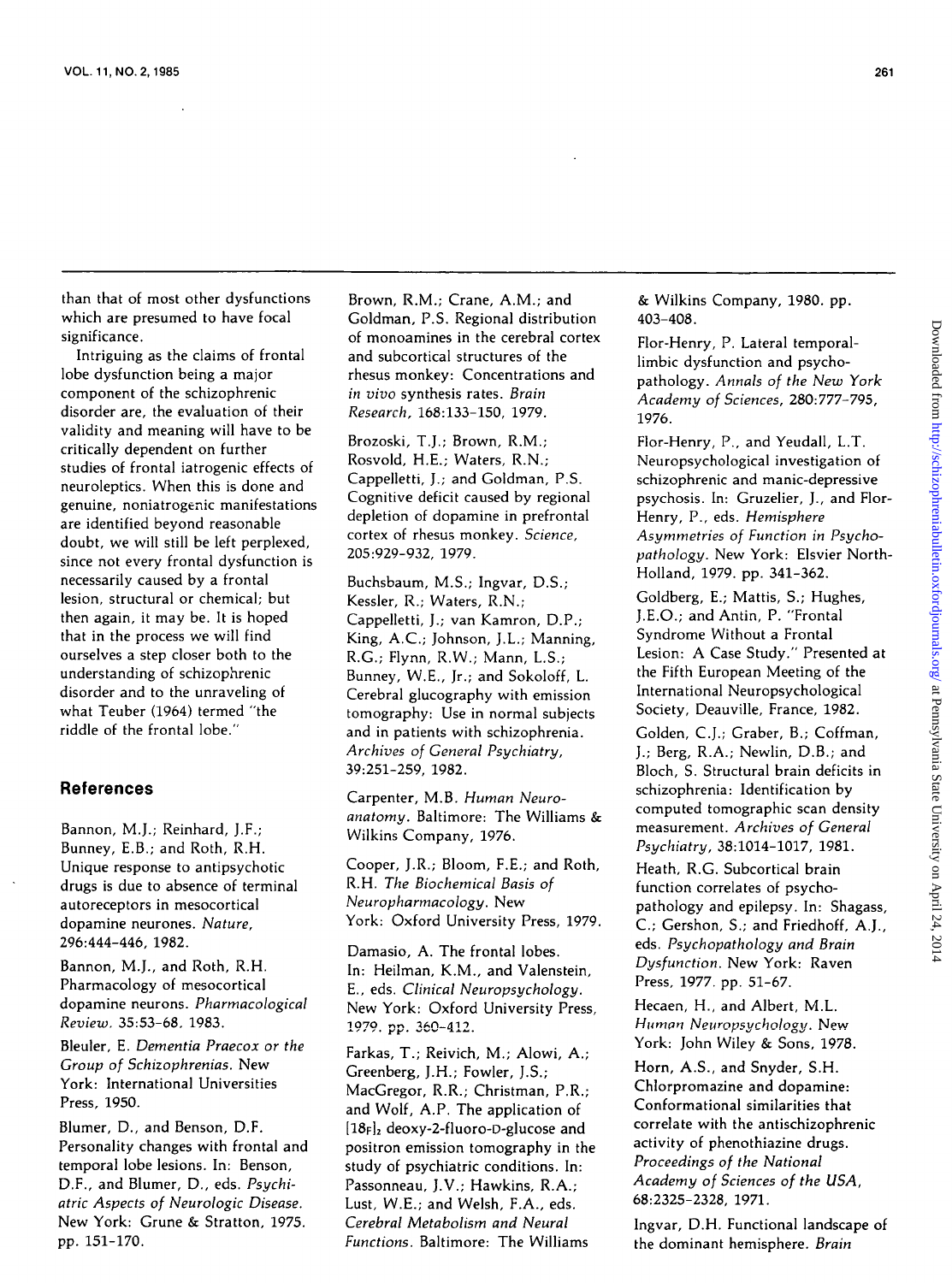*Research,* 107:181-197, 1976.

Jeste, D.V.; Potkin, S.G.; Sinha, S.; Feder, S.; and Wyatt, R.J. Tardive dyskinesia—Reversible and persistent. *Archives of General Psychiatry,* 36:585-590, 1979.

Jeste, D.V., and Wyatt, R.J. Therapeutic strategies against tardive dyskinesia: Two decades of experience. *Archives of General Psychiatry,* 39:803-816, 1982.

Johnstone, E.C.; Crow, T.J.; Frith, CD.; Stevens, M.; Kreel, L.; and Husband, J. The dementia of dementia praecox. *Acta Psychiatrica Scandinavica,* 57:305-324, 1978.

Joyce, J.N. Multiple dopamine receptors and behavior. *Neuroscience and Biobehavioral Reviews,* 7:227-256, 1983.

Kane, J.M., and Smith, J.M. Tardive dyskinesia: Prevalence and risk factors, 1959 to 1979. *Archives of General Psychiatry,* 39:473-481, 1982.

Kleist, K. *Gehirnpathologie.* Leipzig: Barth, 1934.

Kolb, B., and Whishaw, I. Performance of schizophrenic patients on tests sensitive to left or right frontal, temporal or parietal function in neurological patients. *Journal of Nervous and Mental Disease,* 171:435-443, 1983.

Kraepelin, E. *Dementia Praecox.* Edinburgh: E.S. Livingstone, 1919/1971.

Lindvall, O.; Bjorklund, A.; Moore, R.Y.; and Stenevi, V. Mesencephalic dopamine neurons projection to neocortex. *Brain Research,* 81:325-331, 1974.

Luria, A.R. *Higher Cortical Functions in Man.* 2nd ed. New York: Basic Books, 1980.

MacBrown, R., and Goldman, P.S. Catecholamines in neocortex of rhesus monkey: Original distribution and ontogenetic development. *Brain Research,* 124:576-580, 1977.

Mathew, R.J.; Meyer, J.S.; Francis, D.J.; Schoolar, J.C.; Weinman, M.; and Mortel, K.F. Regional blood flow in schizophrenia: A preliminary report. *American Journal of Psychiatry,* 138:112-113, 1981.

Miyakawa, T.; Sumiyoshi, S.; Deshimaru, M.; Suzuki, T.; Tomonari, H.; Yasuoka, F.; and Tatetsu, S. Electron microscopic study of schizophrenia. *Acta Neuropathologica,* 20:67-77, 1972.

Morihisa, J.M.; Duffy, F.H.; and Wyatt, R.J. Brain electrical activity mapping (BEAM) in schizophrenic patients. *Archives of General Psychiatry,* 40:719-727, 1983.

Mukherjee, S. Tardive dysmentia: A reappraisal. *Schizophrenia Bulletin,* 10:151-152, 1984.

Nauta, W.J.H. The problem of the frontal lobe: A reinterpretation. *Journal of Psychiatric Research,* 8:167-187, 1971.

Oades, R.D. Search strategies on a holeboard are impaired in rats with ventral tegmental damage: Animal model for test of thought disorder. *Biological Psychiatry,* 2:243-258, 1982.

Pribram, R., and McGuinness, D. Arousal, activation and effort in the control of attention. *Psychological Review,* 82:116-149, 1975.

Pycock, C.J.; Kerwin, R.W.; and Carter, C.J. Effect of lesion of cortical dopamine terminals on subcortical dopamine receptors in rats. *Nature,* 286:74-77, 1980.

Rifkin, A.; Quitkin, F.; and Klein, D.F. Akinesia. *Archives of General Psychiatry,* 32:672-674, 1975.

Rifkin, A.; Quitkin, F.; Kane, J.; Struve, F.; and Klein, D. Are prophylactic antiparkinson drugs necessary? *Archives of General*

### *Psychiatry,* 35:483-489, 1978.

Seidman, L.J. Schizophrenia and brain dysfunction: An integration of recent neurodiagnostic findings. *Psychological Bulletin,* 94:195-238, 1983.

Simon, H.; LeMoal M.; and Cales, A. Efferents and afferents of the ventral tegmental-AlO region studies after local injection of [<sup>3</sup>H] leucine and horseradish peroxidase. *Brain Research,* 178:17-40, 1979.

Simon, H.; LeMoal, M.; Galey, D.; and Cardo, B. Silver impregnation of dopaminergic systems after radiofrequency and 6-OHDA lesions in the rat ventral tegmentum. *Brain Research,* 115:215-231, 1976.

Simon, H.; Scatten, B.; and LeMoal, M. Dopaminergic AlO neurones are involved in cognitive functions. *Nature,* 286:150-151, 1980.

Smith, J.M., and Baldessarini, R.J. Changes in prevalence, severity, and recovery from tardive dyskinesia with age. *Archives of General Psychiatry,* 37:1368-1373, 1980.

Snyder, S.H. The dopamine hypothesis of schizophrenia: Focus on the dopamine receptor. *American Journal of Psychiatry,* 133:197-202, 1976.

Stevens, J.R. An anatomy of schizophrenia? *Archives of General Psychiatry,* 29:177-189, 1973.

Stevens, J.R. All that spikes is not fits. In: Shagass, C; Gershon, S.; and Friedhoff, A.J., eds. *Psychopathology and Brain Dysfunction.* New York: Raven Press, 1977. pp. 183-198.

Tassin, J.P.; Stinus, L.; Simon, H.; Blanc, G.; Thierry, A.M.; LeMoal, M.; Gardo, B.; and Glowinski, J. Relationship between the locomotor hyperactivity induced by AlO lesions and the destruction of the frontocortical dopaminergic innervation in